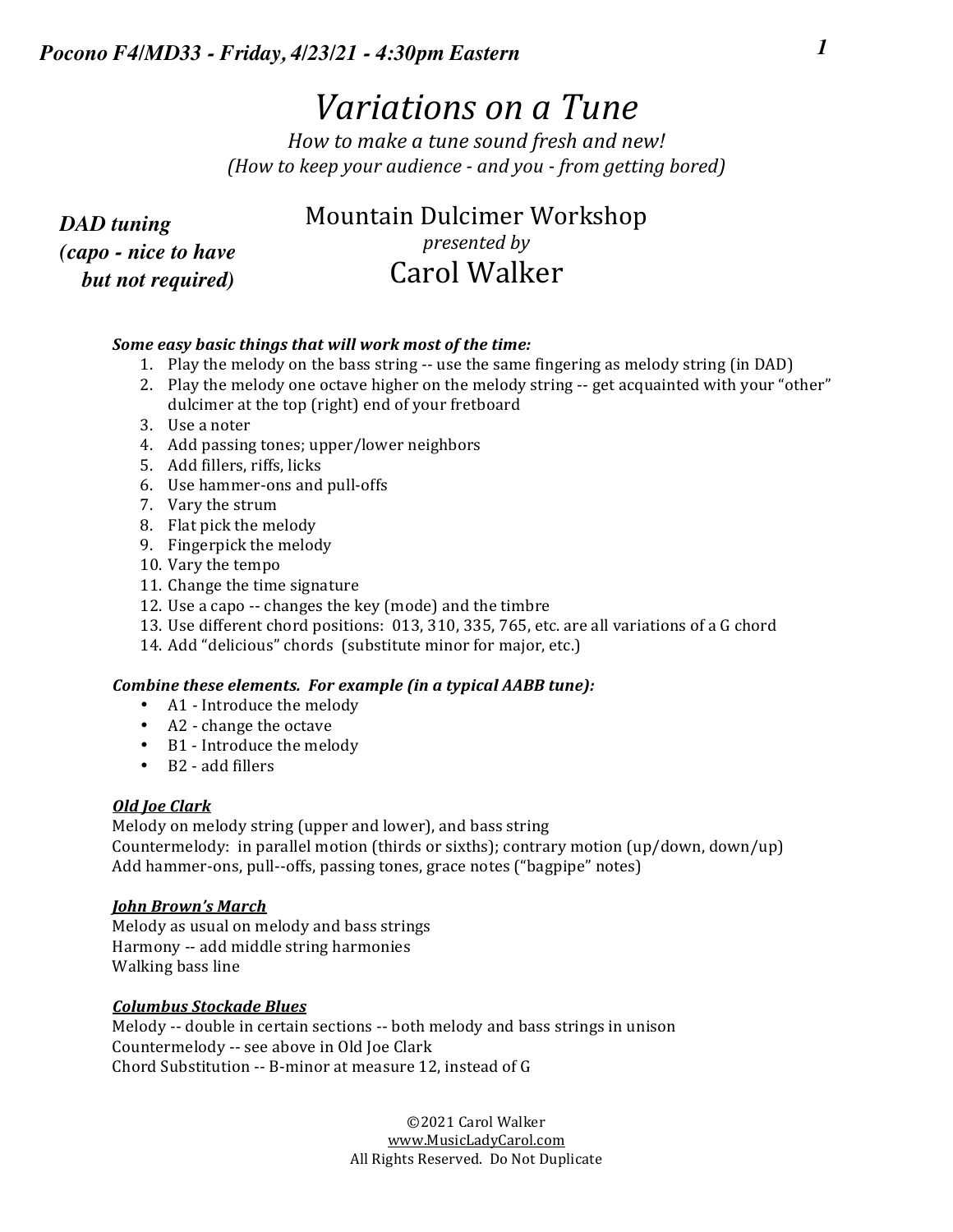

<sup>©2021</sup> Carol Walker www.MusicLadyCarol.com<br>All Rights Reserved. Do Not Duplicate.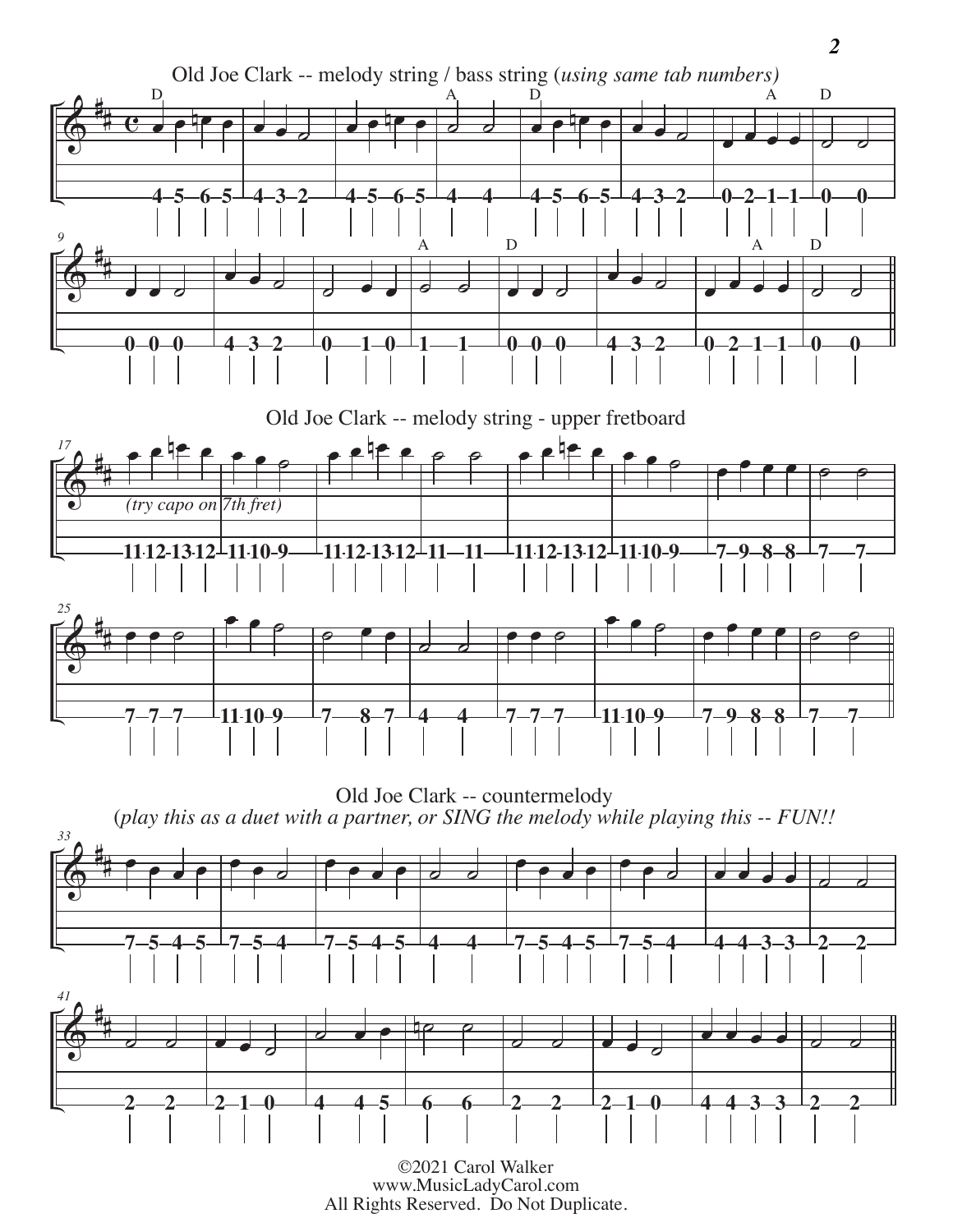### **Old Joe Clark -- all dressed up....**

*(with fillers, riffs, and licks)*

*Melody notes are larger -- smaller notes are upper/lower neighbors and passing tones -- add hammer-ons and pull-offs for even more variety*

![](_page_2_Figure_3.jpeg)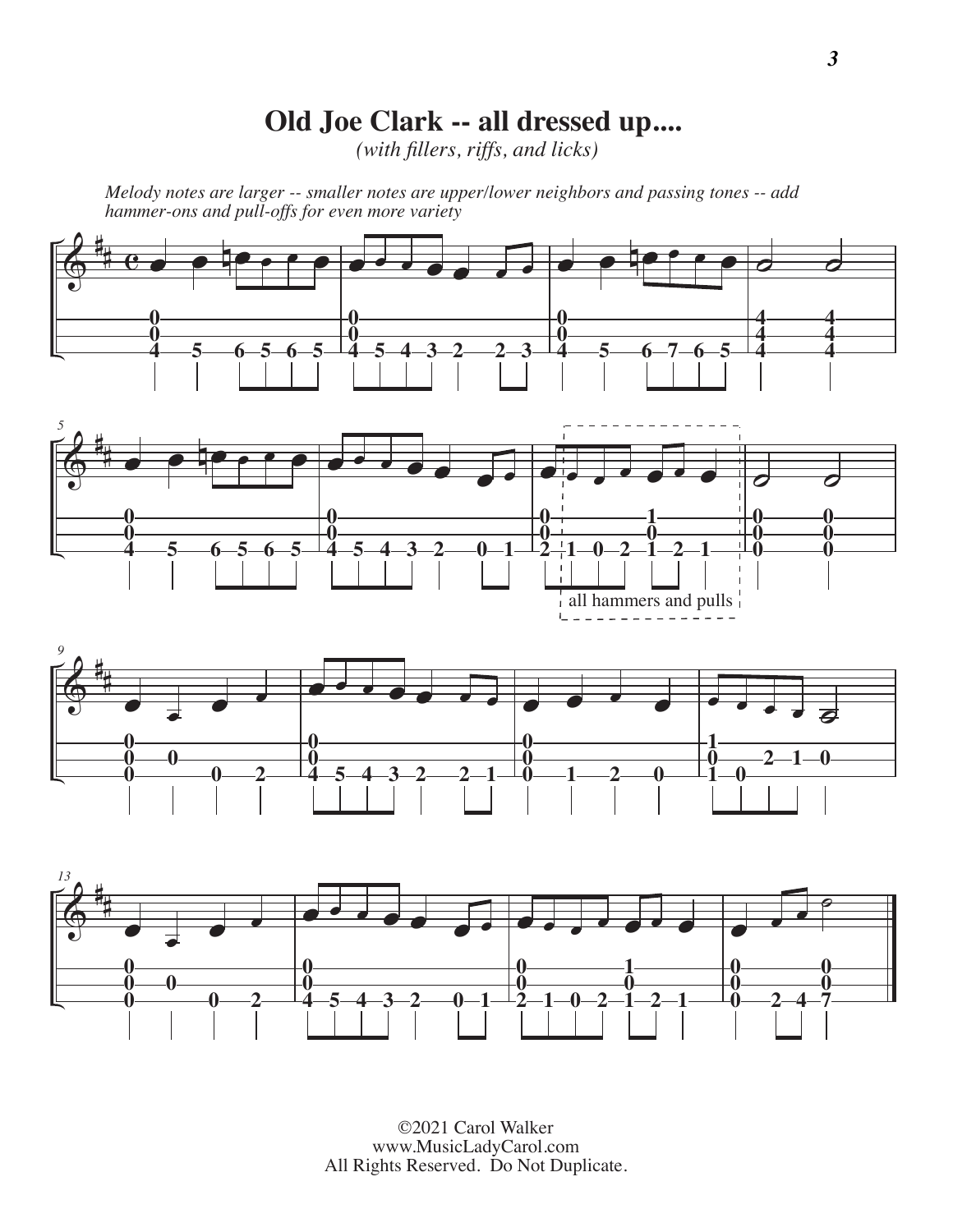## **Waltz at Joe's**

For exclusive use in Carol's workshop - "Variations on the Tune." Please do not duplicate without permission.

![](_page_3_Figure_2.jpeg)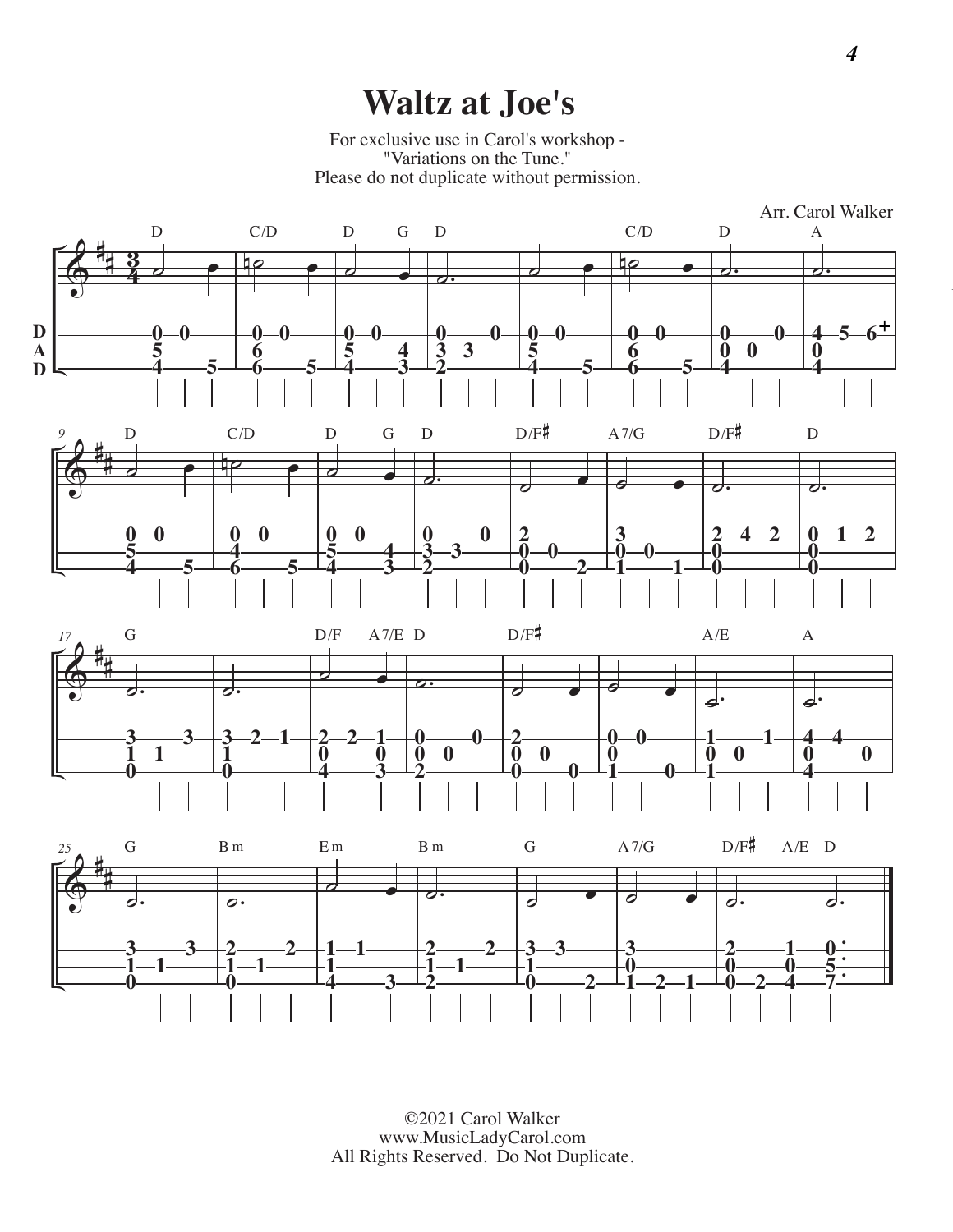# **Jiggin' Joe**

For exclusive use in Carol's workshop - "Variations on the Tune." Please do not duplicate without permission.

![](_page_4_Figure_2.jpeg)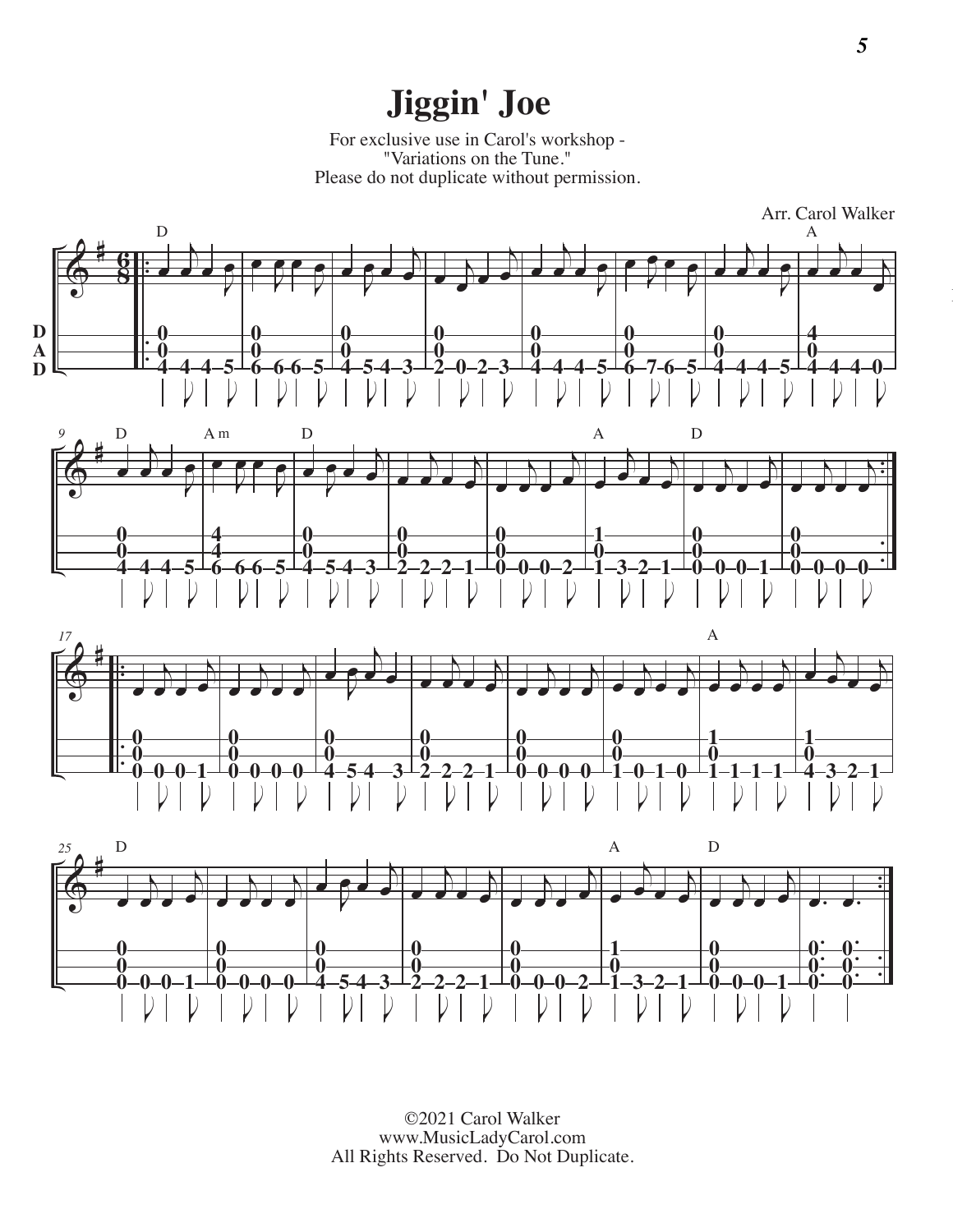# **Joe's Dirge**

For exclusive use in Carol's workshop - "Variations on the Tune." Please do not duplicate without permission.

![](_page_5_Figure_2.jpeg)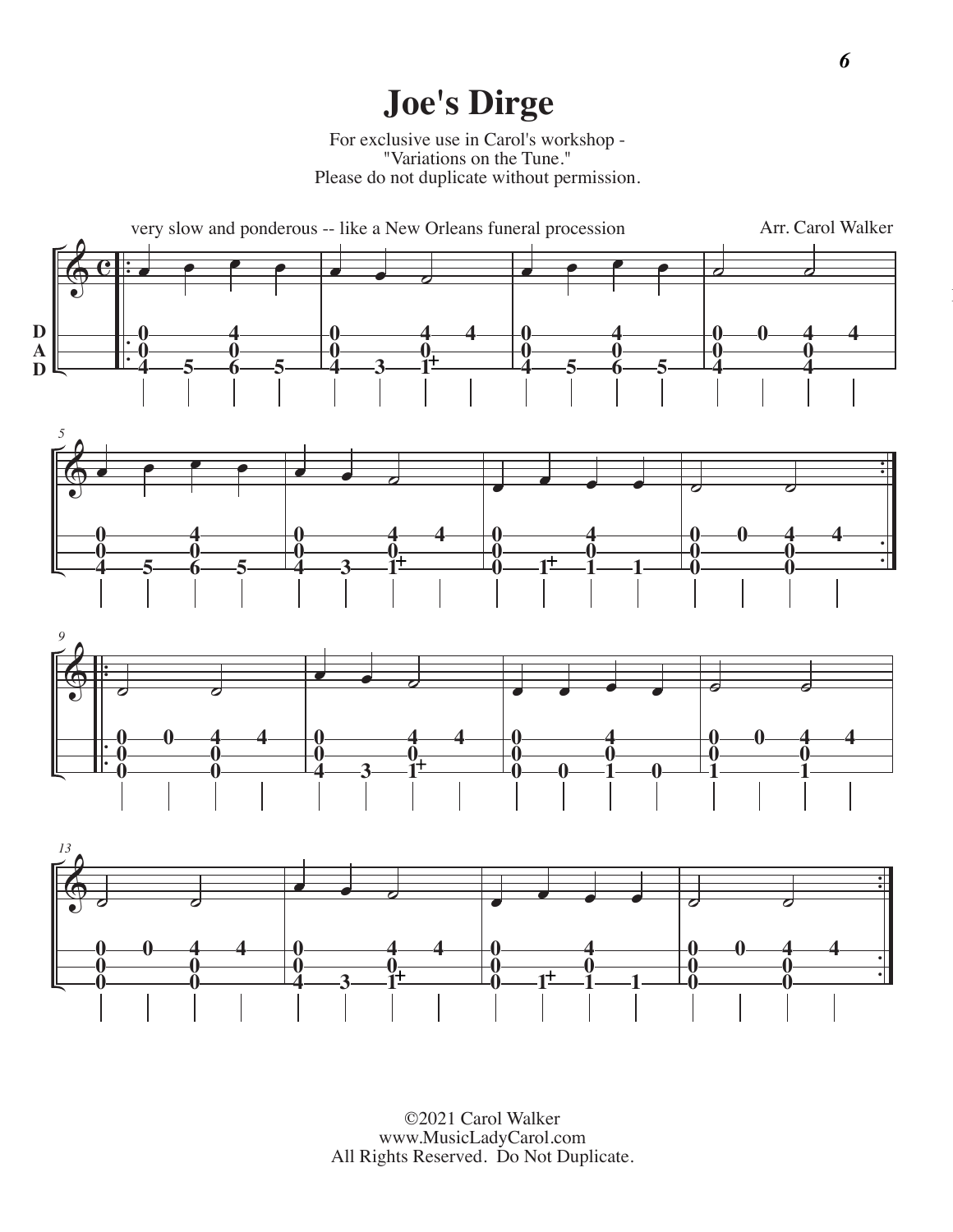![](_page_6_Figure_1.jpeg)

**Columbus Stockade Blues -- Basic (Plain)**

©2021 Carol Walker www.MusicLadyCarol.com All Rights Reserved. Do Not Duplicate.

i)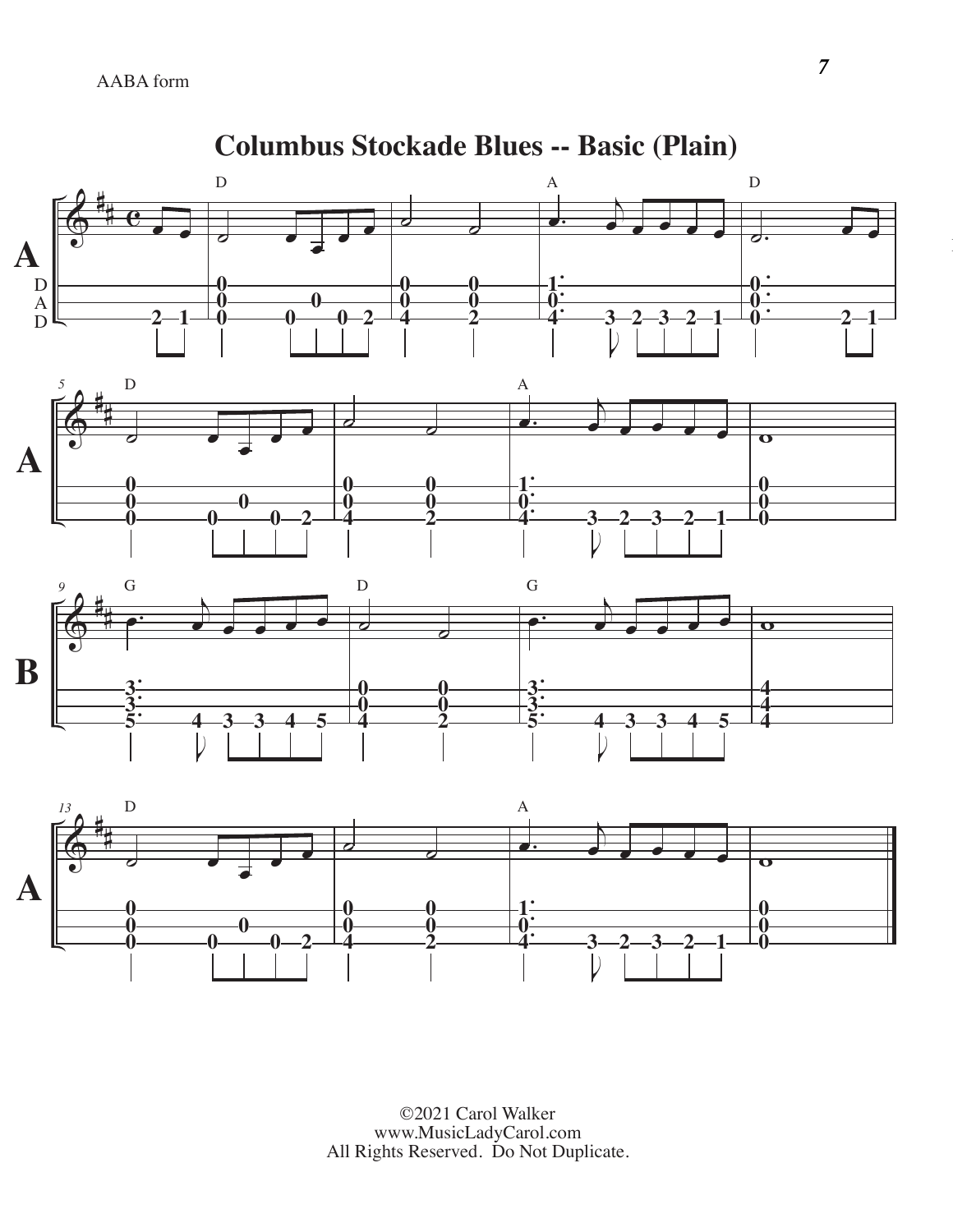![](_page_7_Figure_1.jpeg)

**Columbus Stockade Blues -- with Fillers**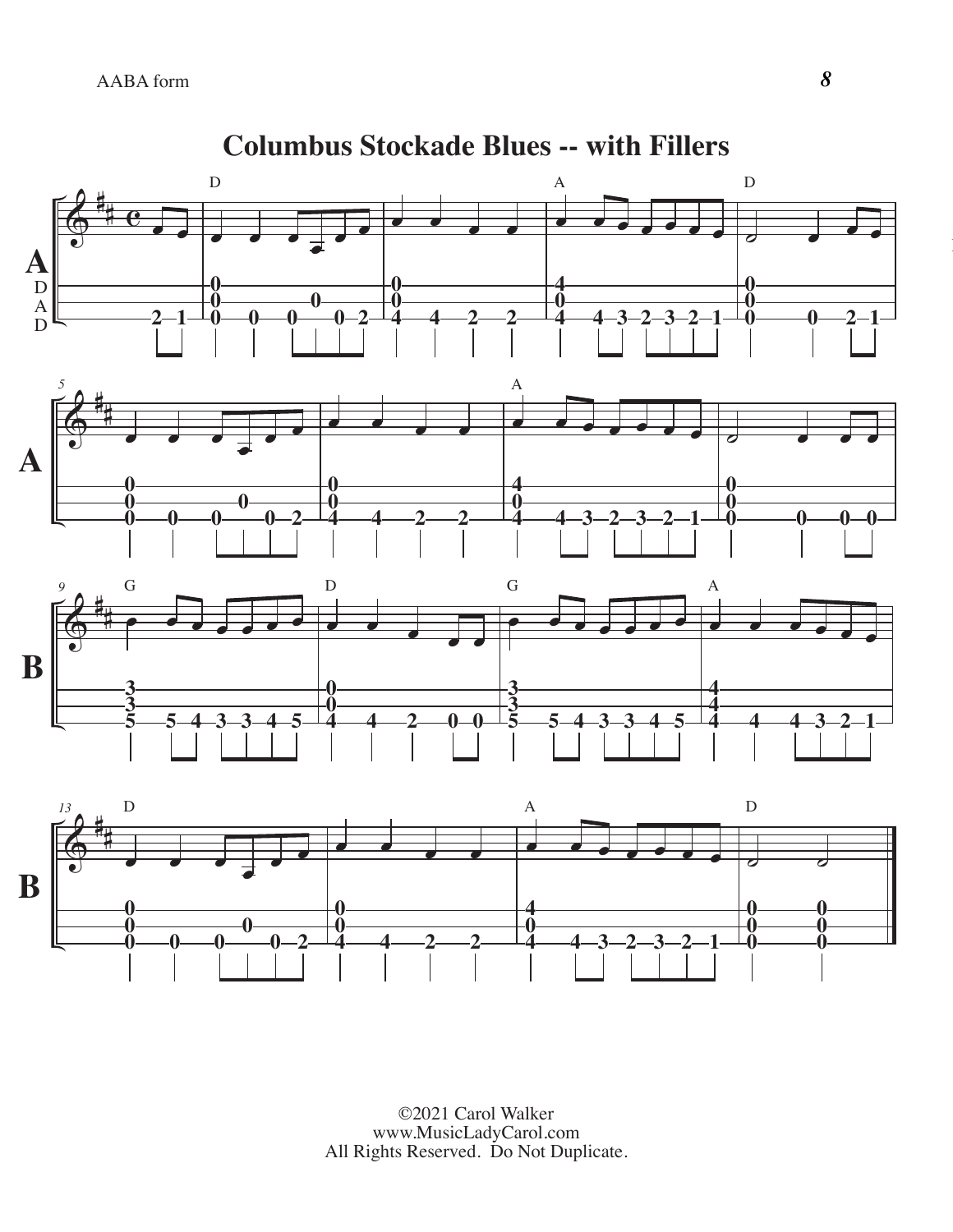### **Columbus Stockade Blues -- Variation**

![](_page_8_Figure_1.jpeg)

![](_page_8_Figure_2.jpeg)

![](_page_8_Figure_3.jpeg)

![](_page_8_Figure_4.jpeg)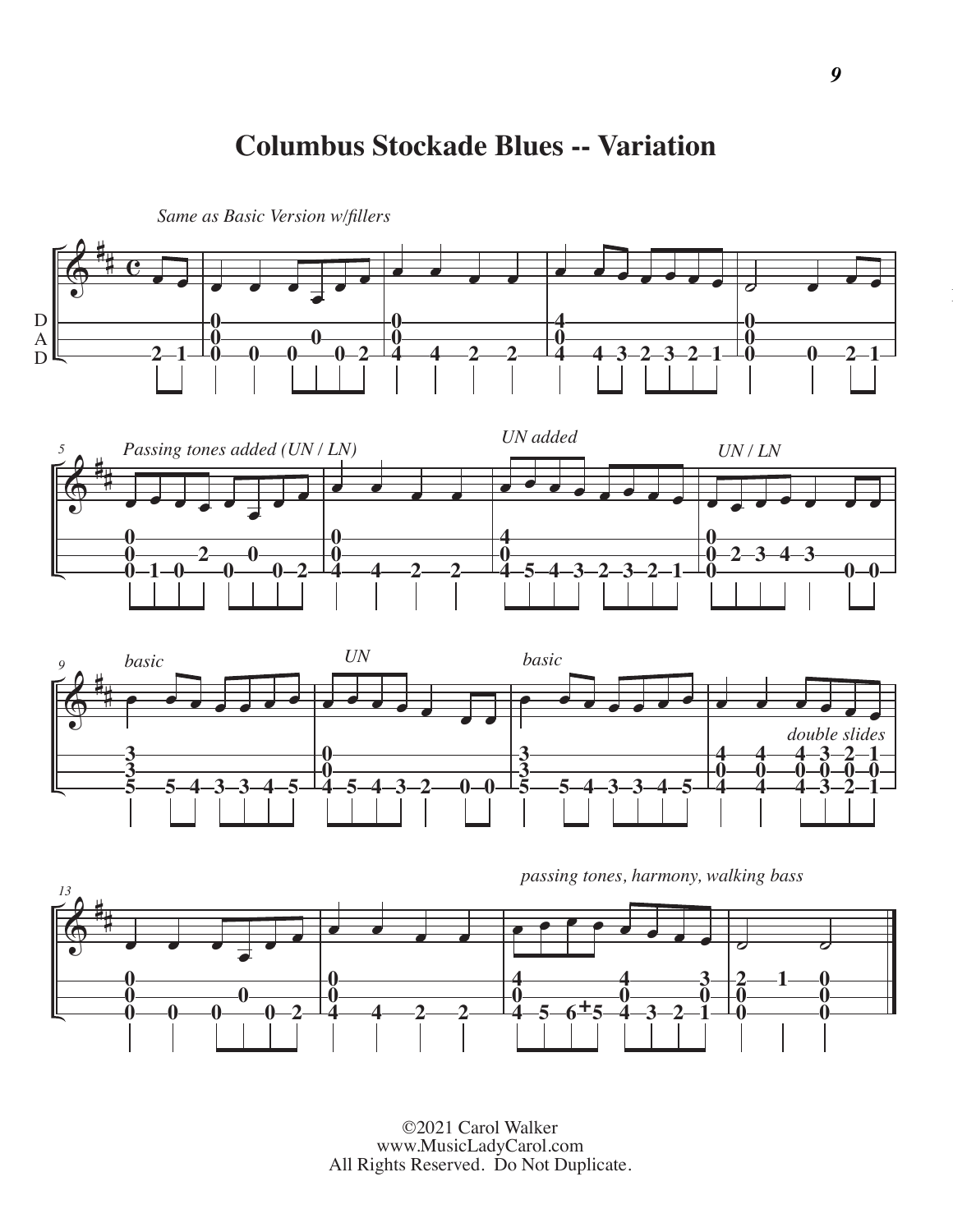John Brown's March - Basic

![](_page_9_Figure_1.jpeg)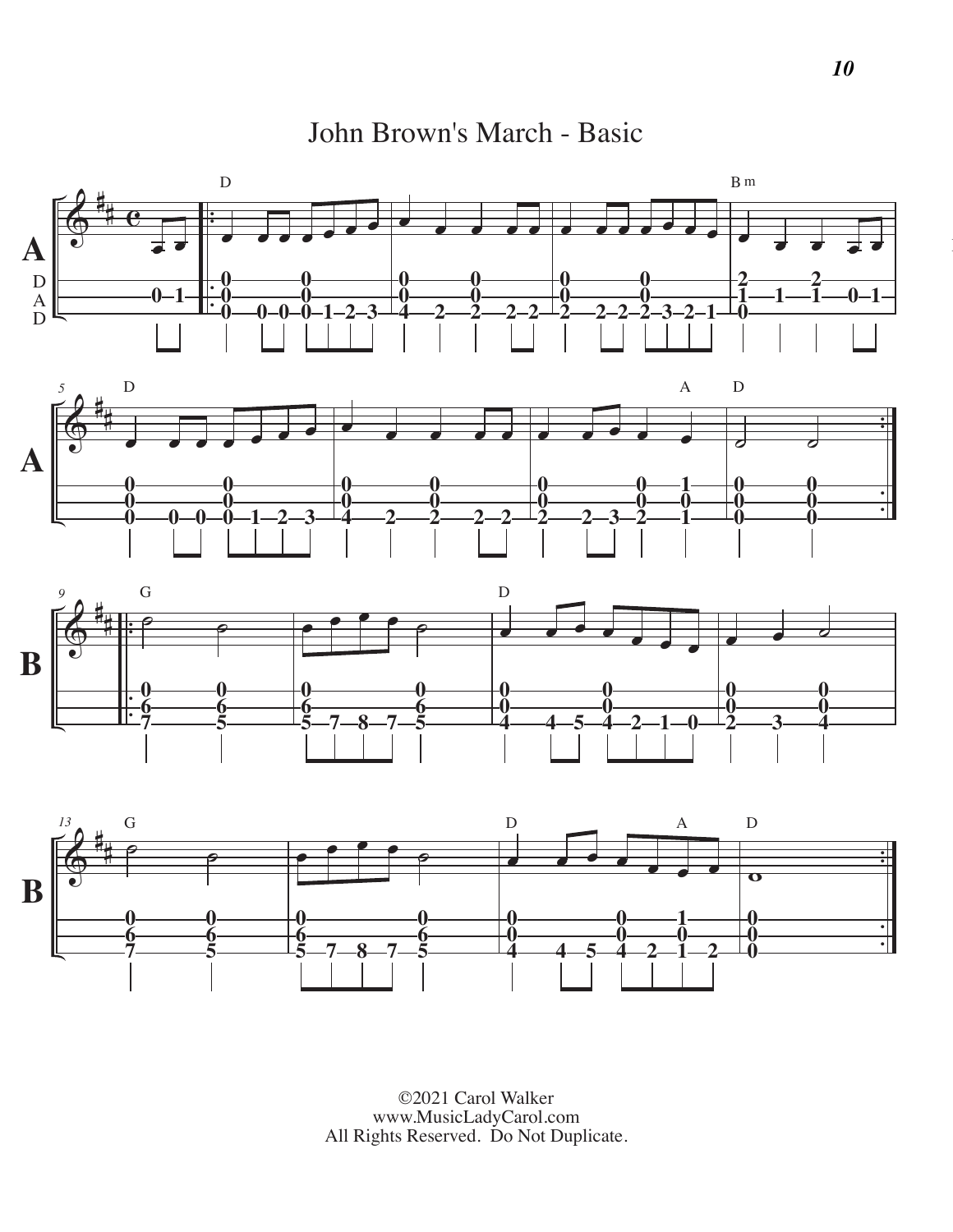#### $\frac{2}{9}$  $#e$  $\frac{1}{2}$  $0 - 1$ œ œ œ œ œ œ œ -0-0  $1 - 2 - 3$ ———————<br>● **2 2** œ œ œ œ œ œ œ **2 2**  $3 - 2 - 1$ œ œ œ œ œ  $0 - 1$  $\frac{2}{9}$ #  $\overline{a}$  -**0** -**0**   $1 - 2 - 3$ œ œ œ œ œ **2**  $e$   $e$   $e$   $e$  d. "walking" **areal expression to the control of the control of the control of the control of the control of the control of the control of the control of the control of the control of the control of the control of the cont 2 4 0**  $0 - 1$  $\frac{2}{9}$ #  $\overrightarrow{a}$  **0 0 0 1 2 3** ———————<br>● **2 2 2** œ œ œ œ œ œ œ **2 2 3 2 1** œ œ œ œ œ  $0 - 1$  $\frac{\partial}{\partial \theta}$ #  $\overline{a}$  **0 0**  $-1$   $-2$   $-3$ œ œ œ œ œ **2 2 2** œ œ œ œ œ  $\overline{\sigma}$   $\overline{\sigma}$  *Melody on melody string middle string harmonies bass string harmonies Melody on bass string "walking"* **A1 A2** D A D

**John Brown's March - Variations (A-part)**

©2021 Carol Walker www.MusicLadyCarol.com All Rights Reserved. Do Not Duplicate.

*treble string harmonies*